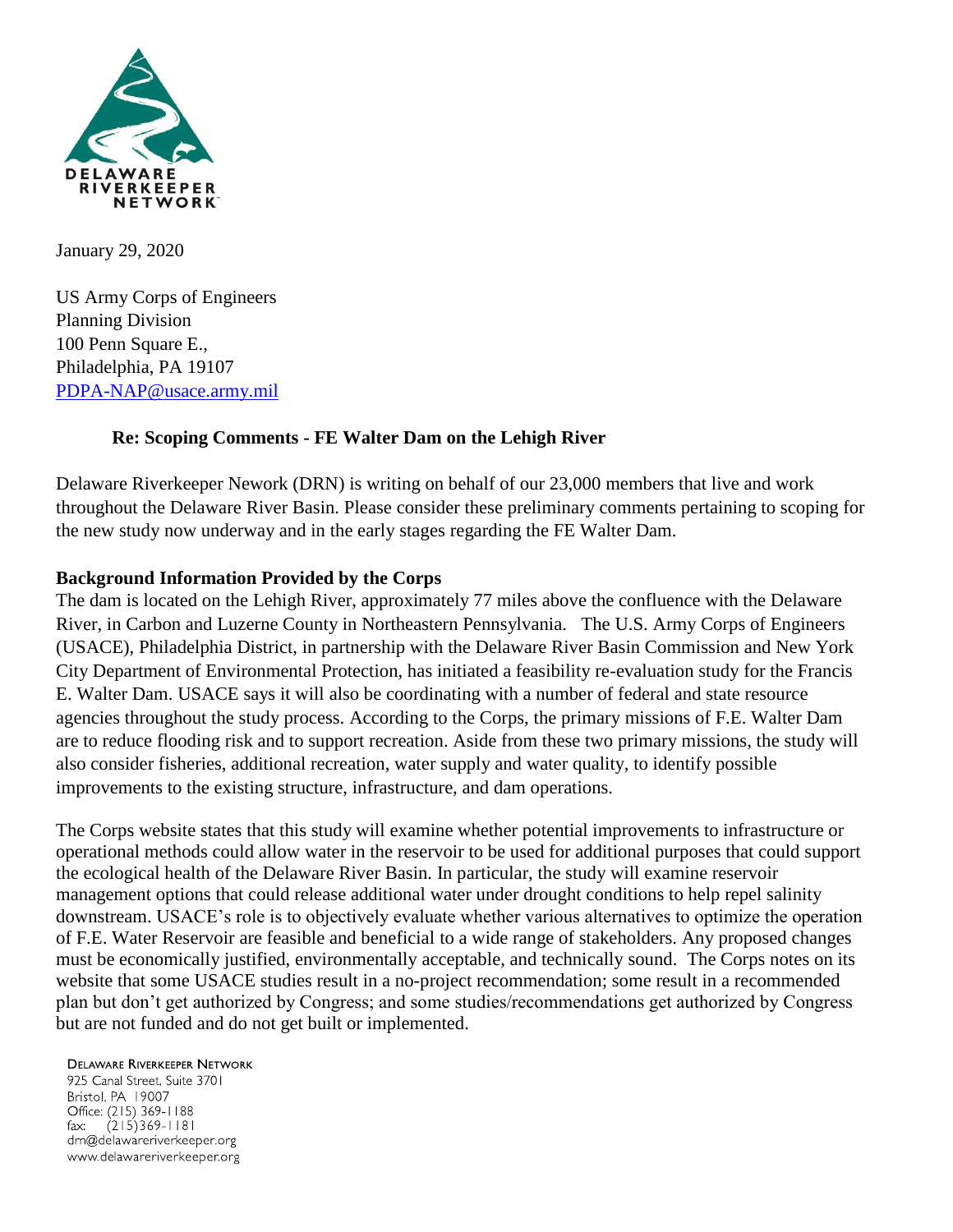## **History Shared at the Public Hearing on January 9. 2020 by the Corps**

The FE Walter Dam (formerly the Bear Creek Dam) was authorized under the 1946 Flood Control Act and construction of the dam was completed in 1961 with the main purpose of flood control. In 1985 a study was conducted by the Corps to analyze the reservoir for drought storage, supplementing NY water supplies and more - **at that time there was a recommendation of a 30-foot increase elevation of the dam**. Congress did not authorize the funding that would be required to raise the FE Walter dam elevation at that time. As a result of the 1985 study, Recreation was added by Congress as an authorized use for the FE Walter Dam in 1988 as part of the Water Resources Development Act. From 2000 – 2014, the Corps, PA Fish and Boat Commission, and DCNR conducted a water quality modeling study

[https://www.nap.usace.army.mil/Missions/Civil-Works/Francis-E-Walter-Dam/Lehigh-River-Water-](https://www.nap.usace.army.mil/Missions/Civil-Works/Francis-E-Walter-Dam/Lehigh-River-Water-Quality-Model/)[Quality-Model/](https://www.nap.usace.army.mil/Missions/Civil-Works/Francis-E-Walter-Dam/Lehigh-River-Water-Quality-Model/) to determine different ports on the tower to release colder water downstream and more frequently to better improve habitat downstream. The Water Resources Development Act of 2014 authorized temporary emergency drought storage at the request of DRBC to address the need for impending drought anticipated through DRBC studies and need for low flow augmentation to keep the salinity wedge downstream of drinking water intakes. This new study underway now had money allocated towards it at the end of 2019 and an agreement with the study partners was signed on Sept 25, 2019.

# **DRN Comments:**

The Delaware Riverkeeper Network was an active member of the Floodplain Regulations Evaluation Subcommittee under the DRBC that convened about 20 years ago. The process was very involved and intensive. Much of the recommendations and needs during that process should be considered as part of this study as it examines the function of this existing dam and how it fits into the larger sustainable approach needed for the Lehigh Valley and the larger Delaware River Basin ecosystem.

Below are some of main points we would like to share now to be considered early in the process for investigation. The Delaware Riverkeeper Network appreciates the agencies time and consideration of these comments. DRN looks forward to being an integral part of this process over the next three years.

First, it is evident from the public hearing held on January 9, 2020 that there is immense public interest in this study and its implications to the Lehigh Valley, the recreation on the River, the upper streams that feed the FE Walter Dam as well as the larger Delaware River Basin and communities throughout the Basin. The information that was shared at the hearing and the factsheets and information available about this project to date do not provide a clear picture of what will be considered for this project and we understand that is part of the scoping process. At the public hearing, people heard for the first time some of the goals of the project that were highlighted by agency staff. DRN requests that a study of this size should follow the NEPA process to allow for better engagement and information throughout the three-year study period and that adequate time and complete information be provided to the public during the process so they can fully be informed and provide the best feedback during lengthy public comment periods and hearings. It was mentioned by an agency presenter that a tentative plan would be available by the Fall of 2020 but it was unclear the various paths for public comment that will occur throughout the process.

Without conducting a thorough review of past studies conducted so far, DRN would echo as shared at the hearing, that past studies and work and data collected with those studies and models for the dam and broader Delaware River Basin should be utilized where appropriate for this new study to help complement data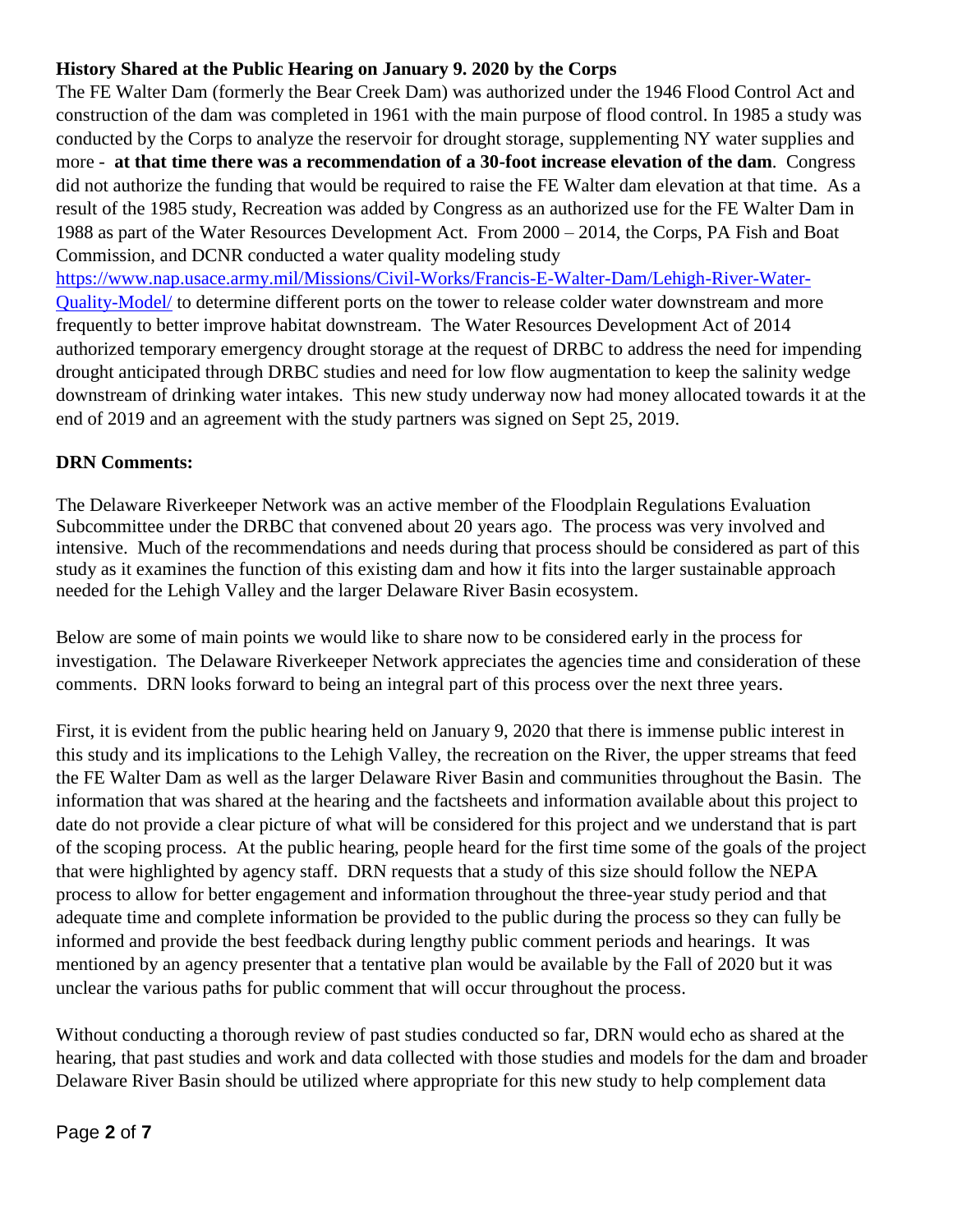already gathered for the dam and the surrounding watersheds and reservoirs. It was mentioned that with technology we no longer have dump and

The study should examine and use existing information and studies available to it to comprehensively consider the entire Delaware River watershed and its ecological needs, examine the entire system and consider the impacts or effects of other existing dams located in the Schuylkill, the Delaware River's headwaters and throughout the Basin in addition to the FE Walter Dam. Fish and Boat Commission and the DRBC commented on the need to quantify how this FE Walter Dam fits into the entire basin as well.

Natural ecological flows, natural floodplain restoration and smart floodplain management for the Basin that keeps people out of harms way are essential to looking forward and planning for the next 50 years and beyond, especially in light of extreme weather events predicted due to climate change.

Agency staff indicated "development expansion" within the next 50 years will be considered which we believe means growth of people living in the watershed. DRN would like to state that it is essential to preserve natural forests where they exist and not allow for unsustainable growth and sprawl which has been underway for far too long – land acquisition and natural land preservation should be a fundamental part of this study and using mechanisms possible to acquire and protect forests and natural areas is important to water quality and flooding as well as water use, groundwater replenishment and infiltration. Ensuring innovative and trusted green stormwater management for redevelopment projects and new projects is also key to a sustainable approach to mimic nature's natural designs. We address floodplains in more detail below which are a key consideration for preservation, especially with the threats of climate change that we will face in the Basin and beyond.

Delaware Riverkeeper Network will not support any recommendations to construct a higher dam at FE Walter for flood control, recreation, salt line and drought reasons or any other use. We understand from the public hearing that this recommendation was already part of the history of this dam from a prior study and it was rejected/not funded by Congress - and it should be rejected again as it is not a sustainable and viable option for many reasons beyond just economic cost. We believe that non-structural alternatives and sustainable solutions for flood control and better floodplain management, innovative stormwater management, and restoration must be pursued instead; and these non-structural options should be outlined and investigated fully for this study.

#### **Need for Smarter Floodplain Management, Preservation and Restoration**

The Basin community must ensure that floodplain regulations are put in place that are strong, forward thinking, and keep people out of harms way. It is clear that the regulations we have in place regarding floodplain development historically are not effectively protecting our communities from flood damages:

- $\checkmark$  Not those being allowed to build and expand anew in the floodplain,
- $\checkmark$  Not those who live downstream and in adjacent communities, and
- $\checkmark$  Not those that have to invest their tax dollars and limited community resources in responding to a catastrophic flood and flood damages.

The catastrophic floods that occurred in the 2000's in the Delaware Basin were the result of extreme weather events, and things are only predicted to get worse with climate change. The reality remains that there will always be changing storm scenarios that will cause new, different and catastrophic harm in the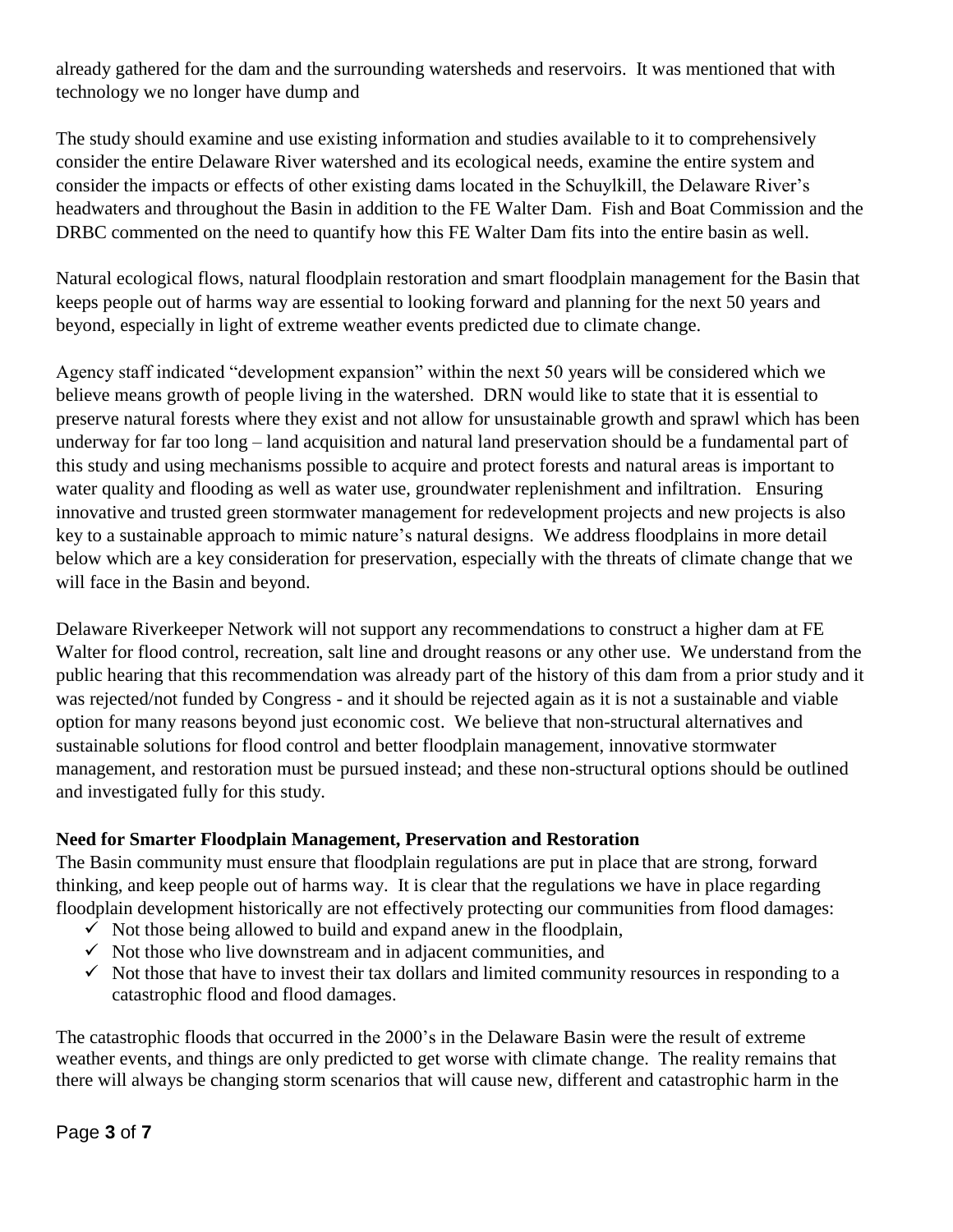future. As climate change continues, we will not just continue to have catastrophic events, but it is expected that we will have more of them, and that they will be more extreme.

Continuing to support existing development patterns focused on new construction in the floodplain – whether it be construction of entirely new buildings or expansion of those already present – is unwise, unsafe, unfair, and frankly unconscionable.

Floods are a natural, normal and needed part of a river's life cycle – not only will future floods not be prevented, but a healthy Delaware River for us all demands that periodic floods be allowed to continue. It is time to start embracing that reality and to make decisions that recognize and honor this important and needed fact.

The best protection, the only true protection, we can provide for reducing flood damages is to prevent new development in the floodplain, to remove existing development where it has already occurred, and to protect and, where appropriate, restore the floodplain to the greatest extent possible.

By implementing a program of floodplain protection and restoration, including removing structures and reforesting, we

- $\checkmark$  provide the greatest level of flood protection and flood damage reduction to our region,
- $\checkmark$  provide drought protection,
- $\checkmark$  filter pollution from our river, fish and drinking water supply,
- $\checkmark$  maintain and improve existing water quality of particular import to the Wild and Scenic and Special Protection Waters designations of the upper, middle and lower sections of the River.
- $\checkmark$  and we provide food and habitat that support the fisheries, ecosystems, ecotourism, economies and quality of life so important to our watershed community as a whole.

A program of floodplain protection and restoration can still acknowledge and make exceptions for those communities and structures where there are other unique cultural, historic or community values it is agreed should be preserved. The Delaware Riverkeeper Network urges strong steps to improve protection of floodplains from future development and to identify and invest in programs that will help restore those areas of the floodplain that have already been compromised. Building a bigger dam at the FE Walter reservoir is not a viable nor protective option.

Regarding 2017 communications maintaining voids in the NY City reservoirs for the purposes of flood control, the Delaware Riverkeeper Network reiterates our position to be considered here as this FE Walter study gets underway. We outlined this position in a May 19, 2017 letter to the Governors of the four basin states and the Mayor of New York.

The Delaware Riverkeeper Network does not support the use of voids in the NYC reservoirs for purposes of flood control beyond the communities that are located immediately downstream in the tailwaters area. Voids is not only an ineffective solution for flood damage reduction as you go down the length of the nontidal Delaware River, but forcibly creating voids for this stated purpose reduces the volume of water available for protecting fish populations, aquatic life, and for other important ecological purposes. In addition, it provides a false sense of security that diverts resources from other truly beneficial flood damage reduction strategies.

Artificial releases from the reservoirs in anticipation of future floods will not provide the flood damage reduction communities are seeking, it will actually encourage new and expanding development placing more structures and communities in the path of harm, and will deprive our River of the flows needed to

#### Page **4** of **7**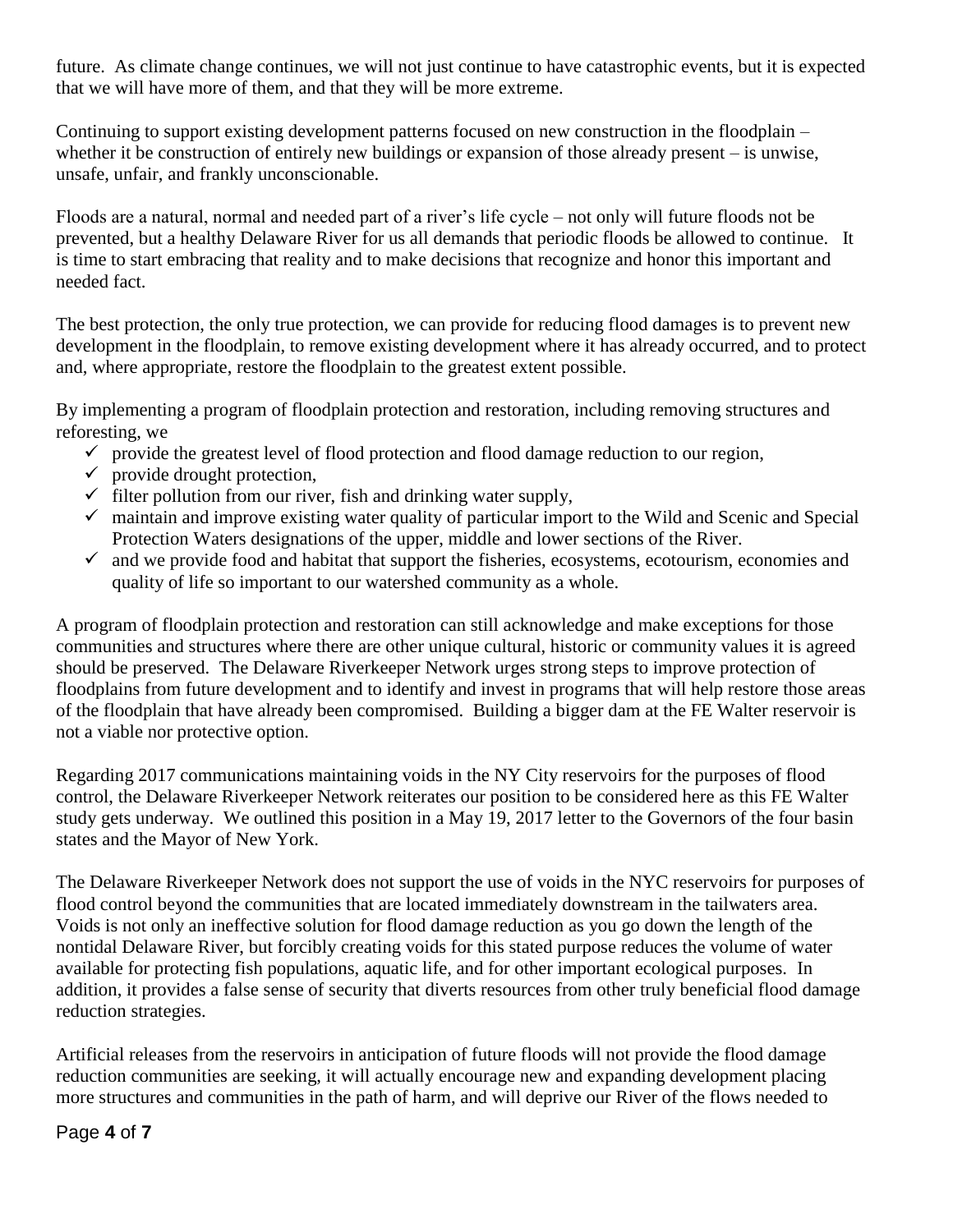support clean water and healthy fisheries during low flow conditions, as well as put at risk the drinking water supplies of those downstream.

DRN would like for agencies to instead work to secure better regulation of floodplain development along the Delaware and for restoration of the floodplains that have already been damaged through funding and common sense solutions, and for advancing other nonstructural strategies.

### *Delaware Riverkeeper Network supports managing reservoirs to achieve more natural flows*

The Delaware Riverkeeper Network supports the concept of managing the reservoirs so as to achieve a more natural flow regime for the Lehigh River, the Delaware River and its ecosystems. This is a beneficial and laudable goal that has been advanced by New York City and other decree parties in the past for the New York city reservoirs. Prematurely releasing water from the reservoirs in New York that was discussed in 2017 undermines the accomplishment of this important objective.

Altering flow releases so as not to contribute to flooding in communities immediately downstream of the existing dam may make sense – their immediate proximity to the dams means that they can become victim to spills created by the dams. But beyond these communities, attempting to use voids in the reservoirs for reducing flooding and flood damages is not a successful strategy. And for political and community leaders to suggest otherwise is misleading and unfair.

Therefore, the Delaware Riverkeeper Network opposes making flood control a priority or goal for reservoir management. Presenting the reservoirs as a successful method for reducing flooding or flood damages provides a false sense of security for River communities. This false sense of security will encourage communities to not only continue to develop in the floodplain, but will very likely spur even more development in the current and future floodplain. The result will be to put more people in harm's way of flooding and flood damages and to put more people at risk from a catastrophic dam failure should one ever come to pass.

## *Below DRN comments to the DRBC states and the Mayor of New York after flood events in the Upper Delaware that should be considered when considering the Lehigh and FE Walters Dam study and goals.*

The catastrophic floods that have taken place in recent years in the Delaware River Basin were the result of extreme weather events. Had we attempted to use the upper Delaware dams for flood control…

- $\checkmark$  We would have still had flooding and tremendous flood damages,
- $\checkmark$  We would still have had a tremendous investment in emergency services
- $\checkmark$  We would still have had tremendous infrastructure damage and the erosion of public and private lands,
- $\checkmark$  We would have still had lives and homes in jeopardy.

While folks may want to argue that any reduction in flooding has benefit, and they may want to argue the extent to which changed reservoir operations may have provided some level of flood reduction, there would still have been catastrophic flooding and damages. Modeling by the Delaware River Basin Commission in cooperation with other agencies has demonstrated this. In the 2006 flood 1,224 structures were inundated. Had there been the 20% voids, voids that risk drinking water and fresh water flows for other purposes, the vast majority of those structures would still have been inundated. 10% voids similarly fail to provide the level of protection communities are seeking or being promised. As a community we need to be investing in strategies that provide across the board protection for all structures in the floodplain and that also benefit, and do not harm, the rest of the River community.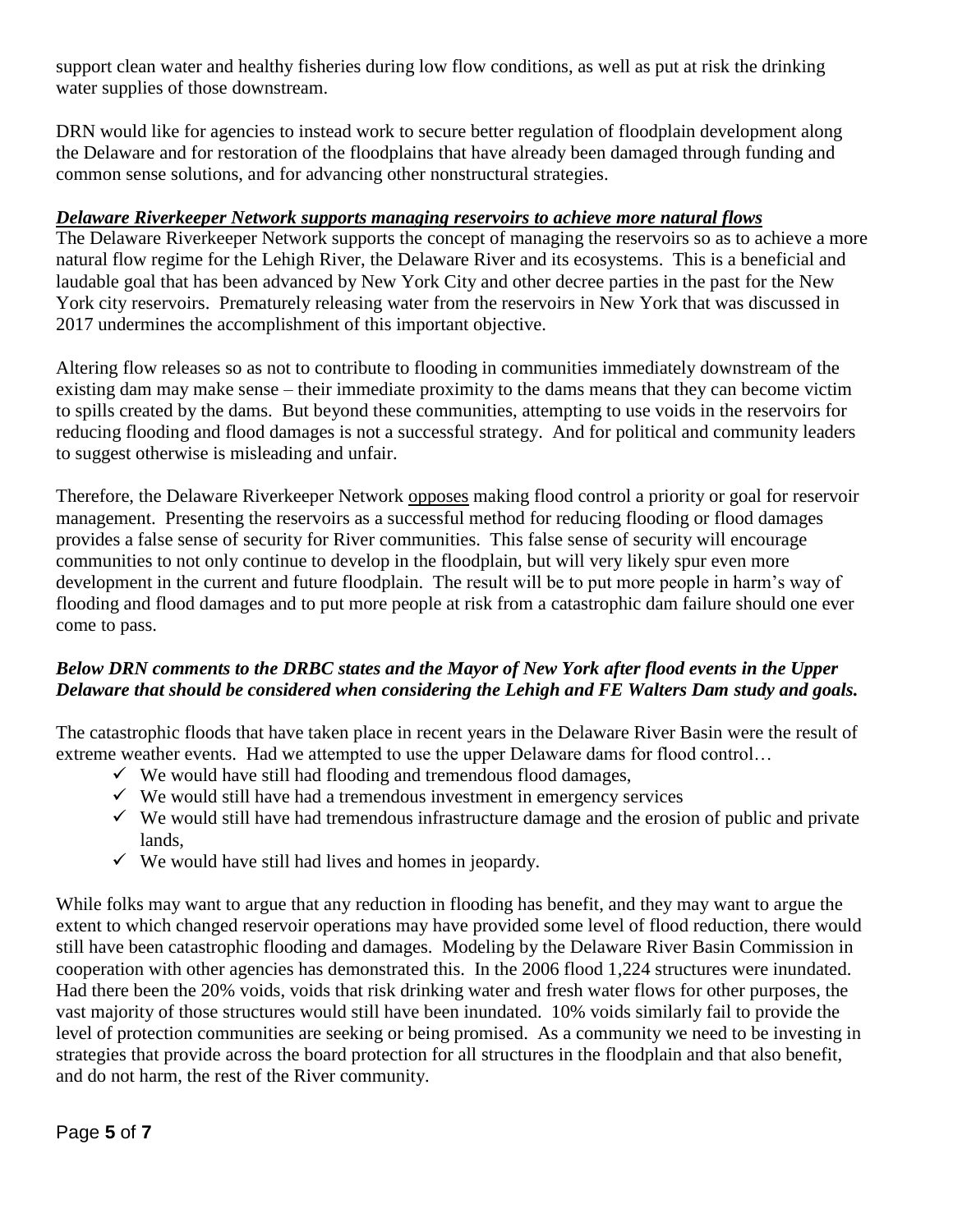Promising undeliverable flood protection means that our communities and region will not have the time, resources or the inclination to seek out and fund truly effective flood protection measures. For example, the momentum for regulatory reforms and increased funding leveraged by release of the DRBC and New Jersey Flood Mitigation Task Force Reports was quickly lost partly because of the false attention placed on the use of voids in the reservoirs. The Delaware River Basin Commission had received a report with recommendations from two of its committees (the Floodplain Regulation Evaluation Subcommittee and the Flood Advisory Committee) to adopt a comprehensive set of strengthened floodplain regulations that would apply to Delaware River communities. This recommendation, along with many others, were never advanced. We should not focus this FE Walter study on such a narrow view that would undermine some of the forward thinking work already done and desperately needed.

The best protection, the only true protection, we can provide for reducing flood damages is to prevent new development in the floodplain, to remove existing development where it has already occurred, and to restore the floodplain to the greatest extent possible so it can once again function to absorb, filter and infiltrate water and provide a healthy, and economically beneficial, riparian habitat. This honest and effective approach to flood damage reduction also supports other community goals and needs including healthy fisheries, enhanced eco-tourism, improved drinking water supplies, as well as maintaining and improving existing water quality of particular import to the pre-existing Wild and Scenic and special protection water designations of the upper, middle and lower sections of the River. A program of floodplain protection and restoration can still acknowledge and make exceptions for those communities and structures where there are other unique cultural, historic or community values it is agreed should be preserved.

The protection and restoration of forested floodplains reduces the harm and threat of flooding to homes, businesses and communities (1) by ensuring they are not located in these most hazardous of areas that are known to flood and (2) by reducing the peak and breadth of flooding thereby protecting homes that historically have not been located in the path of floods. Protection and restoration of the floodplain also removes the need for emergency services, the costs of rebuilding, and all of the other financial, physical and psychological costs associated with flood damaged communities located in the floodplain.

A floodplain protection and restoration program focused on reducing present and future flood damages does not mandate the removal of every structure – for example there are numerous community reasons for maintaining and protecting historic structures and vistas despite their location in the floodplain as these structures and areas have other cultural, historic and social values to the community. A floodplain protection and restoration strategy can and should leave room for honoring these and other values of the community.

#### **Protection and restoration of floodplains provides the greatest level of flood protection, on a permanent basis, in the most cost efficient manner, in a way that provides other economic and ecological benefits to Delaware River communities.**

DRN believes the recreational attributes of the FE Walter Dam and the cold water releases are an important component of the region that need high consideration for this study. At the hearing, many local residents expressed the enjoyment they have fishing and paddling on the Lehigh River. Others recreate and picnic at the dam or walk the surrounding trails or enjoy the Lehigh Gorge area. Commenters stated information pertaining to the existing "1370 pool". A Commissioner for Carbon County commented that there are 1,300-1,400 seasonal white water jobs in Carbon County connected to the Lehigh River. These recreational uses need to be evaluated and considered while also considering natural flows, natural ecosystem function, and water quality for aquatic life that rely on the River to survive and thrive. It was unclear from the meeting what the current releases are from the reservoir but we understand there to be a bottom release that

Page **6** of **7**